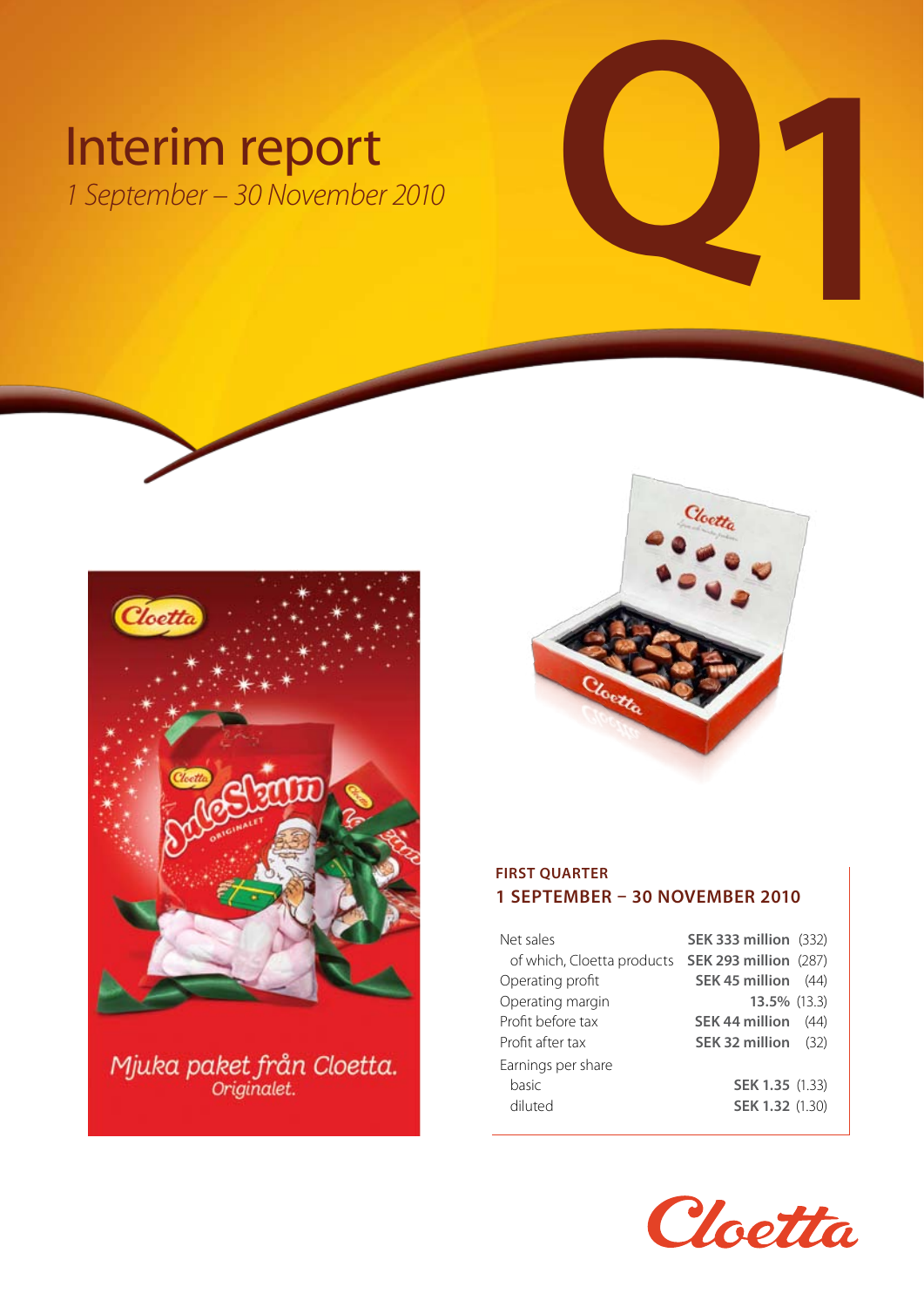# *Comments from the CEO Strong Christmas sales*

*In the first quarter, which is our seasonally strongest of the year, sales of Cloetta's products rose by 2% and operating profit improved somewhat. The important Christmas sales have shown favourable development and sales of Cloetta's popular Juleskum have once again increased. The autumn's launch of Tarragona in the grocery trade also contributed to the positive sales trend. Other success factors for first quarter earnings were a good product mix and continued high efficiency in production. However, due to persistent high prices for our most important raw materials, there is a need to raise the prices of some of our products.*

Gross profit and gross margin improved during the quarter. Although total costs were largely unchanged, investments have been made in increased marketing and product development expenses.

Tarragona was named "Product of the Year" by the Pressbyrån convenience store chain, where we have collaborated to develop a product that is well adapted to the service trade. Chocolate bars are the biggest segment in the confectionery category and sales of large-sized bars have been rising over a long period of time. In connection with the launch of large-sized bars in the grocery trade this autumn, Tarragona was also given visibility among other things through outdoor advertisements on billboards.

As a continuation of the launch of our Fairtrade-labelled Good chocolate bar series, it will now also be introduced as a small 10g chocolate piece. Here we see opportunities to reach new channels like restaurants, commercial kitchens and hotels. Cloetta's bite-sized chocolate pieces with lingonberry and blueberry are also suitable for the offering to new target groups.

The year's Christmas sales with Cloetta's classic Christmas range have gone well. The original Juleskum has been given an updated package design for the holiday season and featured in outdoor advertisements, and sales have once again increased.

Plopp, which was given a playful appearance during the royal wedding festivities earlier in the year, was launched in November as a bag with a temporary design that will be sold in stores until March 2011. In the coming quarter Cloetta will relaunch its classic chocolate bags, including Polly and Bridge, under a uniform concept to increase visibility in the stores and in sizes adapted to various channels.

2011 will mark the start of a whole new design for Cloetta's largest brand. Kexchoklad will be successively rolled out in stores with a happy and colourful new design aimed at modernising and strengthening the brand as Sweden's most sold confectionery item. For the start of the ski season, it will also be launched in a new taste combination – Kexchoklad blueberry. Curt Petri, Managing Director and CEO



### **ABOUT CLOETTA**

Founded in 1862, Cloetta is the oldest confectionery company in the Nordic region. The company's best known brands are Kexchoklad, Center, Plopp, Polly, Tarragona, Guldnougat, Bridge, Juleskum, Sportlunch, Extra Starka and the chocolate bar series Good. Cloetta has two production units in Sweden, one in Ljungsbro and one in Alingsås. For the period from 1 September 2009 to 31 August 2010, Cloetta posted net sales of SEK 1,061 million. The company's class B shares have been traded on NASDAQ OMX Stockholm Nordic since 16 February 2009.

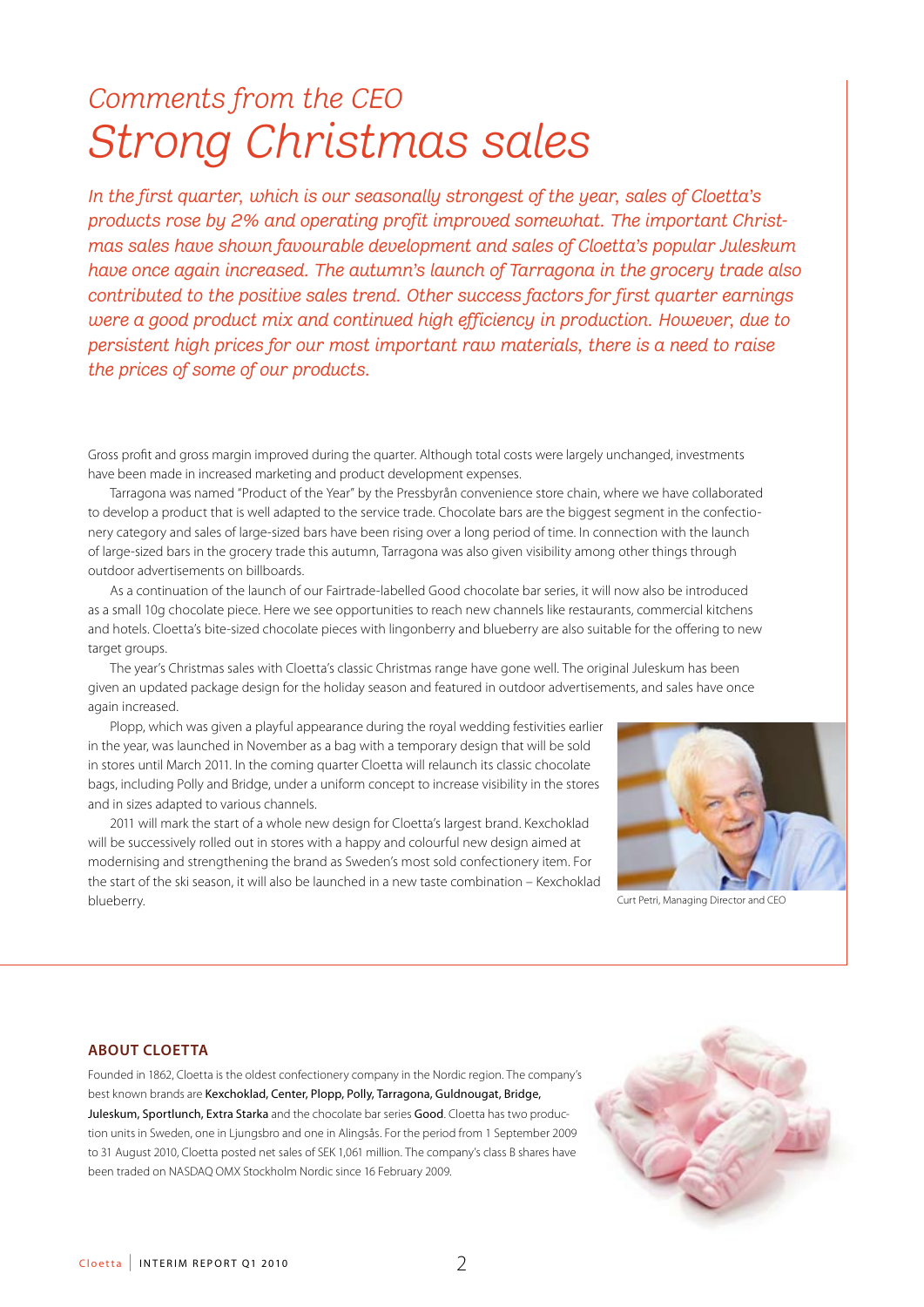### **FINANCIAL INFORMATION**

|                                     |       | <b>First quarter</b> |                 | <b>Rolling 12</b>       | <b>Full year</b>         |
|-------------------------------------|-------|----------------------|-----------------|-------------------------|--------------------------|
|                                     |       | Sep-Nov<br>2010      | Sep-Nov<br>2009 | Dec 2009<br>$-Nov$ 2010 | Sep 2009<br>$-$ Aug 2010 |
| Net sales                           | SEK M | 333                  | 332             | 1,062                   | 1,061                    |
| Operating profit                    | SEK M | 45                   | 44              | 36                      | 35                       |
| Operating margin                    | $\%$  | 13.5                 | 13.3            | 3.4                     | 3.3                      |
| Profit before tax                   | SEK M | 44                   | 44              | 31                      | 31                       |
| Profit for the period               | SEK M | 32                   | 32              | 22                      | 22                       |
| Cash flow from operating activities | SEK M | 22                   | $-21$           | 62                      | 19                       |

### **FINANCIAL OVERVIEW**

*The financial year runs from 1 September 2009 to 31 August 2011.*

### **Seasonal variations**

Cloetta's business follows a seasonal cycle in which the first quarter leading up to Christmas (September–November) is the strongest from a sales and earnings perspective. To a large extent, the company's full-year profit is therefore dependent on sales during this period. The Easter holiday, which is the second peak season in the confectionery market, falls in Cloetta's third quarter, but affects sales in both the second (December–February) and third quarters (March–May) to a varying degree from year to year since Easter falls in either March or April. Cloetta's fourth quarter (June–August) is the weakest of the year in relative terms, as consumption of confectionery is lower during the summer months.

### **FIRST QUARTER (SEPTEMBER – NOVEMBER 2010)**

### **Net sales**

Sales of Cloetta's products amounted to SEK 293 million (287), an increase of 2%. Net sales for the quarter rose to SEK 333 million (332).

In the Swedish market, which accounts for around 85% of sales, net sales were up by 4% compared to the same period of last year. This growth has been driven mainly by the autumn's launch of Tarrgona bars in the grocery trade and Juleskum, which is continuing to increase this year. In the other markets, rising sales were noted for the new large-sized bags of Kexchoklad and Polly intended for ferry lines, charter tour operators and airports (i.e. the Travel Trade).

### **PROFIT**

### **Gross profit**

Gross profit for the period was SEK 120 million (114). This corresponds to a gross margin of 36.0% (34.3), partly owing to a good product mix and high efficiency in production. However, the prices of certain key raw materials have climbed sharply and the price of cocoa is holding steady at a historically very high level.

### **Operating profit**

Selling and administrative expenses amounted to SEK 75 million (74). Administrative expenses were lower than in the previous year whereas marketing activities were intensified, for example in connection with the launch of the Tarragona bars. Product development costs have also risen, partly in preparation for the upcoming relaunch of Cloetta's chocolate bags in January 2011 and partly due to a new design for Kexchoklad. Operating profit was SEK 45 million (44) and operating margin was 13.5% (13.3).

Operating profit for the period was affected by foreign exchange differences of SEK 0 million (+4), which are reported together with other operating income and expenses. Due to the use of forward contracts, the autumn's strengthening of the Swedish krona will have a delayed effect on earnings.



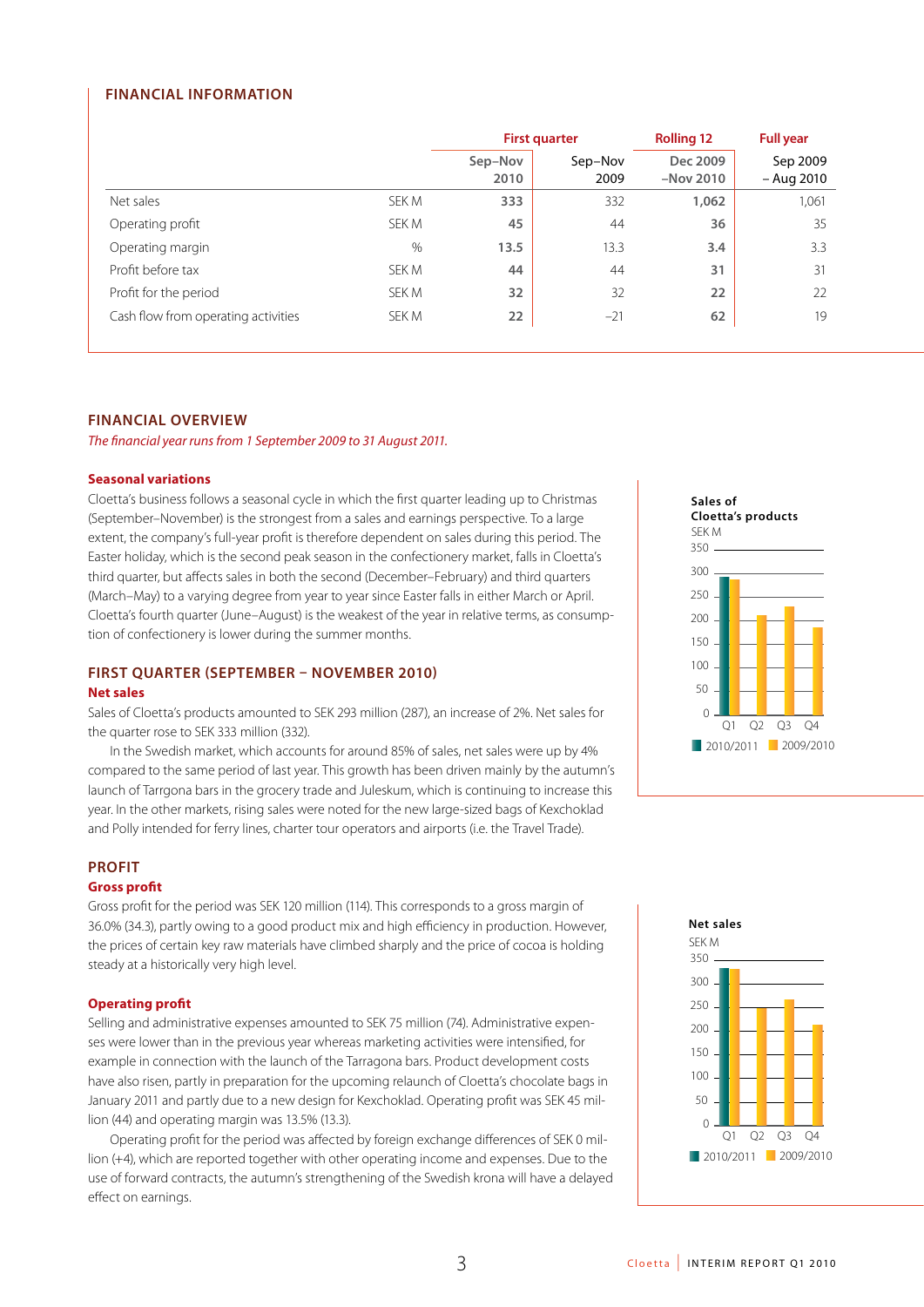### **Operating profit**







Tarragona – named "Product of the Year 2010" by Pressbyrån.

### **Profit before tax**

Profit before tax was SEK 44 million (44). Net financial items totalled SEK –1 million, compared to SEK 0 million the year before.

### **Profit for the period**

Profit after tax was SEK 32 million (32), which is equal to earnings per share of SEK 1.35 (1.33) before and SEK 1.32 (1.30) after dilution. The period's income tax expense was SEK 12 million (12).

### **Financing and liquidity**

Cash and cash equivalents and short-term investments at the end of the period amounted to SEK 257 million (240).

Cloetta's working capital requirement is exposed to seasonal variations, partly resulting from a build-up of inventories in preparation for increased sales during the Christmas holiday. This means that the working capital requirement is normally highest during the autumn, i.e. in the first quarter, and lowest at year-end, i.e. in the second quarter.

Cash flow from operating activities for the period from September to November 2010 was SEK 22 million (–21), which is mainly explained by a decrease in working capital compared to the same period of last year. Net cash of SEK 10 million (16) was utilised for investments in property, plant and equipment during the first quarter. Interest-bearing assets exceeded interestbearing liabilities by a net amount, i.e. a net receivable, of SEK 155 million (145). The equity/ assets ratio was 65.5% (63.7).

### **Investments**

Investments in property plant and equipment during the period totalled SEK 10 million (16), and included both capacity and replacement investments in the existing production lines. Depreciation amounted to SEK 14 million (11).

### **OTHER DISCLOSURES**

### **Employees**

The average number of employees during the period from September to November 2010 was 447 (457). The decrease refers mainly to the previous year's workforce reductions at the factory in Alingsås.

After giving notice to terminate 28 jobs in September 2010, negotiations have been conducted in which the parties have agreed on the redundancy of 17 people. The workforce reduction has not yet affected the average number of employees.

### **Parent Company**

Cloetta AB's primary activities include head office functions such as group-wide management and administration. The comments below refer to the period from September to November 2010 (quarter 1).

Net sales in the Parent Company reached SEK 6 million (9) and referred mainly to intragroup services. Operating profit/loss was SEK 0 million (–1).

Net financial items totalled SEK 0 million (–1). Profit/loss before tax amounted to SEK 0 million (–2). Profit/loss after tax was SEK 0 million (–2).

Cash and cash equivalents and short-term investments amounted to SEK 31 million (57).

Cloetta's SEK 30 million convertible note programme for the employees runs from 14 May 2009 to 30 March 2012 and will bear interest at a rate equal to STIBOR plus 2.5 percentage points. The convertible notes can be converted to class B shares in Cloetta during the period from 25 February 2011 to 25 February 2012 at a conversion rate of SEK 30.40, which upon full conversion will increase the number of class B shares by 1,004,889. The interest rate for the period from 10 November 2010 to 10 November 2011 has been set at 4.48%. The next interest instalment is due for payment on 10 November 2010.

### **The Cloetta share**

Trading of the class B share of Cloetta AB (publ) commenced on NASD AQ OMX Stockholm on 16 February 2009. The share is traded under the ticker symbol CLA B with ISIN code SE0002626861.

During the period from 1 September to 30 November 2010, 495,776 shares were traded, equal to around 2% of the total number of class B shares. The highest quoted bid price for the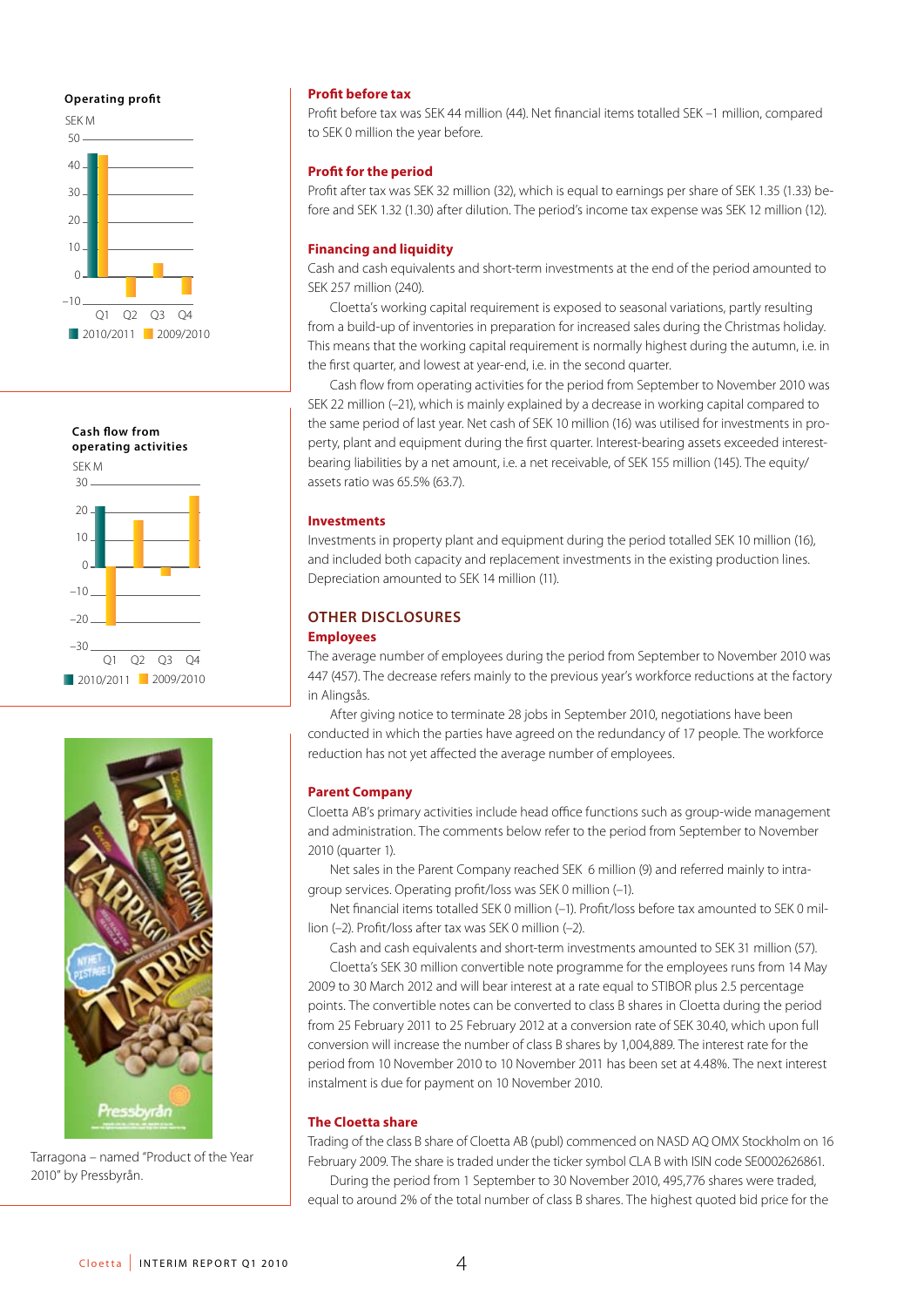Cloetta share was SEK 39.30 and the lowest was SEK 37.10. The share price on 30 November 2010 was SEK 39.00 (last price paid).

### **Shareholders**

AB Malfors Promotor is the principal shareholder in Cloetta AB (publ). At 30 November 2010, Cloetta AB had 4,386 shareholders and the principal shareholder Malfors Promotor held 74.6% of the votes and 52.3% of the share capital. Other institutional investors held 12.7% of the votes and 23.8% of the share capital. The number of shares on the same date amounted to 24,119,196, of which 21,759,196 were of class B and 2,360,000 were of class A.

### **Related party transactions**

The principal shareholder is AB Malfors Promotor and any buying and selling of goods and services between Cloetta and the principal shareholder is regarded as a related party transaction. No such transactions took place during the period.

### **Events after the balance sheet date**

After the end of the reporting period, no significant events have taken place that could affect the company's operations.

### **Other**

The interim report for the second quarter (December 2010 to February 2011) will be published on 23 March 2011.

The Board of Directors and the Managing Director hereby give their assurance that the interim report provides a true and fair view of the business activities, financial position and results of operations of the Group and the Parent Company, and describes the significant risks and uncertainties to which the Parent Company and the Group companies are exposed.

Ljungsbro, 15 December 2010

Cloetta AB (publ)

Olof Svenfelt *Chairman*

Lennart Bohlin Johan Hjertonsson *Board member Board member*

Ulrika Stuart Hamilton Mikael Svenfelt Meg Tivéus *Board member Board member Board member*

Lena Grönedal and Birgitta Hillman *Employee representative Employee representative*

> Curt Petri *Managing Director and CEO*

The information in this interim report has not been reviewed by the company's auditors.



In the coming quarter Cloetta's classic chocolate bags will be relaunched under a uniform concept.



Our Plopp bag has been given a temporary new design. From November 2010 to March 2011, it will be especially full of love!





Cloetta's Fairtrade-labelled Good chocolate bar series has been expanded with 10g mint crisp chocolate pieces that were visible at the If Stockholm Open in October 2010.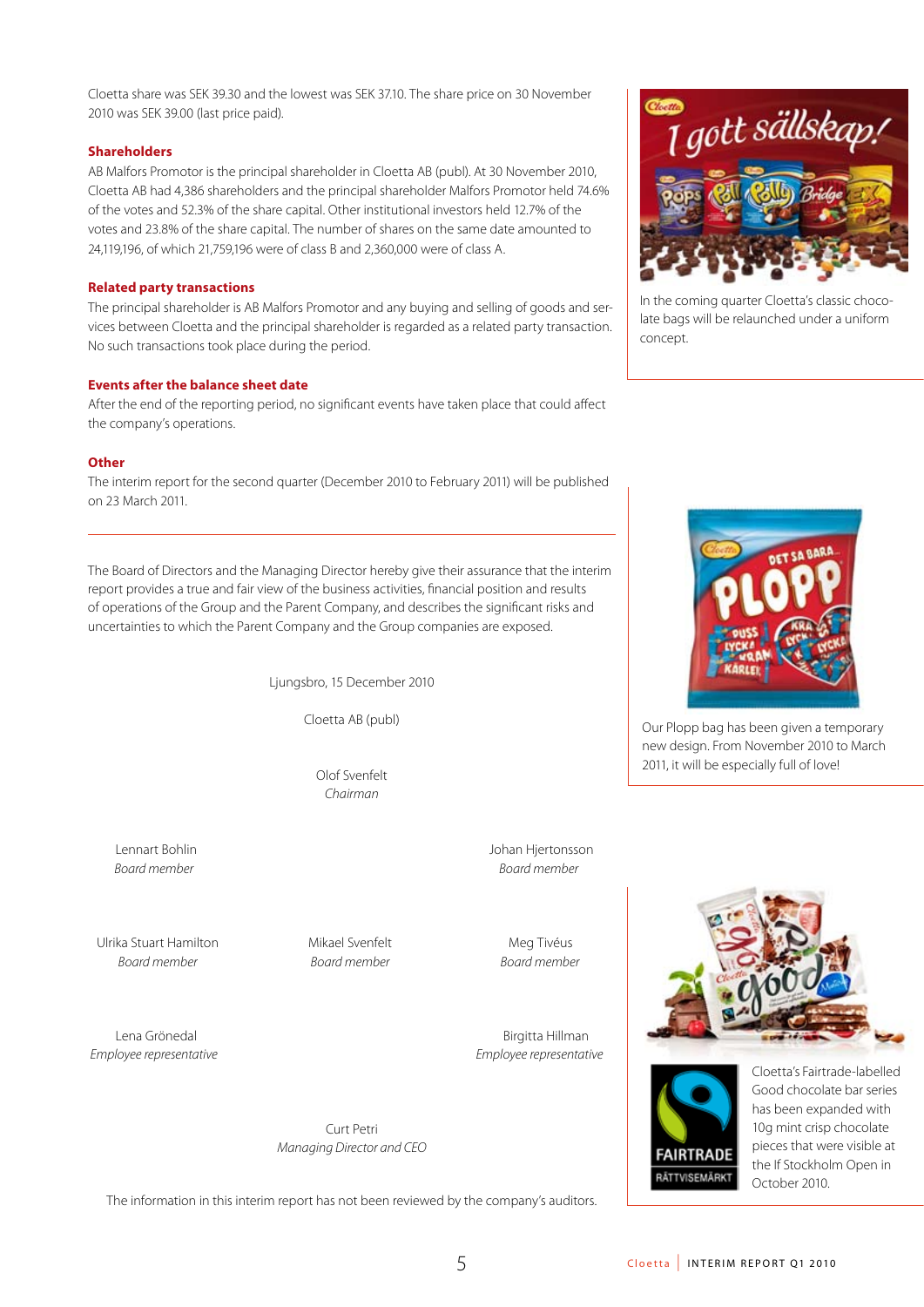# *Summary consolidated profit and loss accounts*

|                                                 | <b>First quarter</b>     |                 | <b>Rolling 12</b>       | <b>Full year</b>        |
|-------------------------------------------------|--------------------------|-----------------|-------------------------|-------------------------|
| SEK M                                           | Sep-Nnov<br>2010         | Sep-Nov<br>2009 | Dec 2009<br>$-Nov$ 2010 | Sep 2009<br>$-Aug$ 2010 |
| Net sales                                       | 333                      | 332             | 1,062                   | 1,061                   |
| Cost of goods sold                              | $-213$                   | $-218$          | $-727$                  | $-732$                  |
| <b>Gross profit</b>                             | 120                      | 114             | 335                     | 329                     |
|                                                 |                          |                 |                         |                         |
| Other operating income                          | $\mathbf 0$              | $\overline{4}$  | $\overline{2}$          | 6                       |
| Selling and administrative expenses             | $-75$                    | $-74$           | $-300$                  | $-299$                  |
| Other operating expenses                        | $\overline{\phantom{0}}$ | $\overline{0}$  | $-1$                    | $-1$                    |
| <b>Operating profit</b>                         | 45                       | 44              | 36                      | 35                      |
|                                                 |                          |                 |                         |                         |
| Financial items                                 | $-1$                     | $\Omega$        | $-5$                    | $-4$                    |
| Profit before tax                               | 44                       | 44              | 31                      | 31                      |
|                                                 |                          |                 |                         |                         |
| Income tax expense                              | $-12$                    | $-12$           | $-9$                    | $-9$                    |
| Profit for the period                           | 32                       | 32              | 22                      | 22                      |
|                                                 |                          |                 |                         |                         |
| Profit for the period attributable to:          |                          |                 |                         |                         |
| Owners of the Parent Company                    | 32                       | 32              | 22                      | 22                      |
|                                                 |                          |                 |                         |                         |
| Earnings per share                              |                          |                 |                         |                         |
| Basic                                           | 1.35                     | 1.33            | 0.92                    | 0.90                    |
| Diluted                                         | 1.32                     | 1.30            | 0.92                    | 0.90                    |
|                                                 |                          |                 |                         |                         |
| Number of shares at end of period <sup>1)</sup> | 24,119,196               | 24,119,196      | 24,119,196              | 24,119,196              |

1) Which also corresponds to the average number of shares during the period.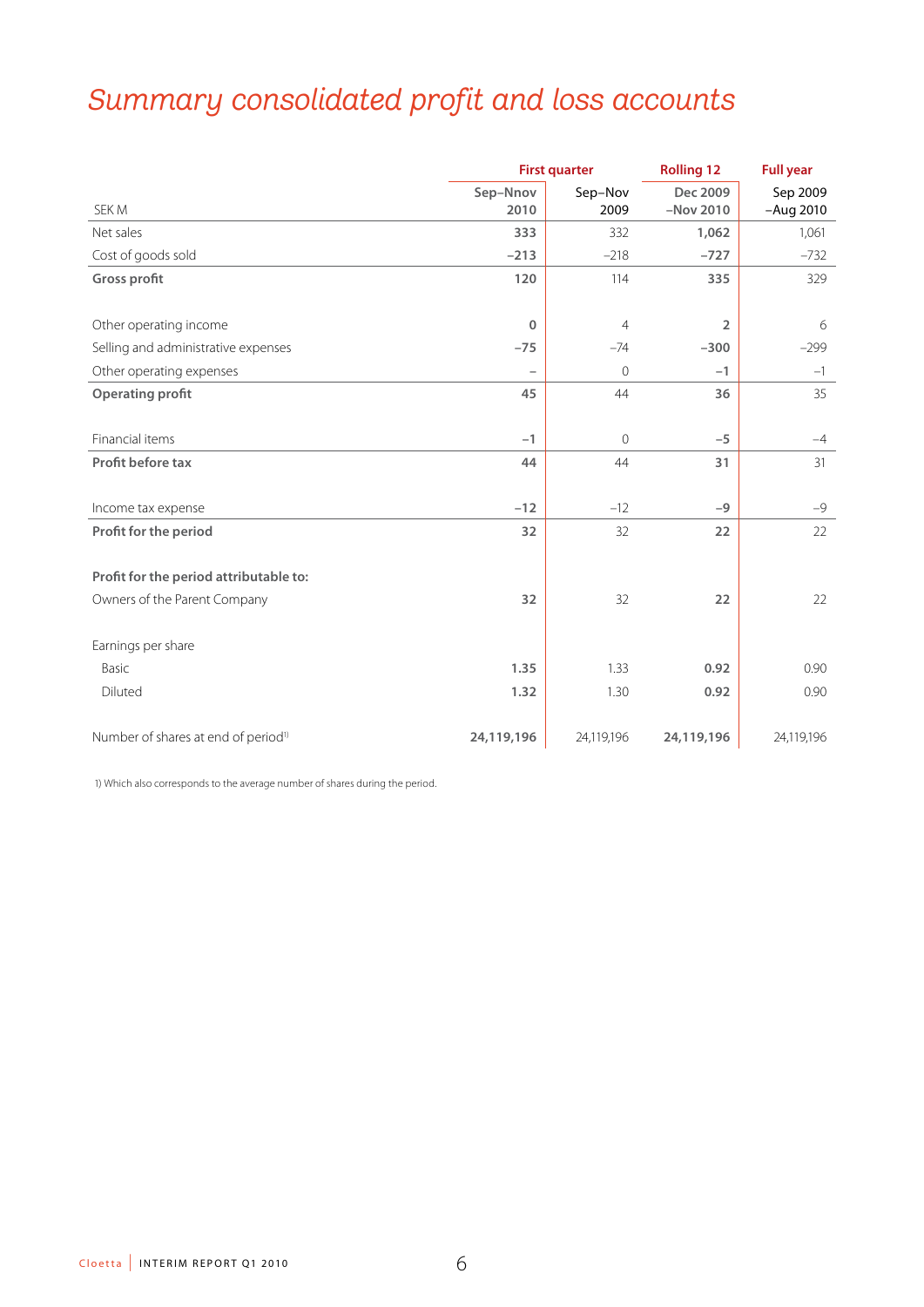# *Consolidated statements of comprehensive income*

|                                                      | <b>First quarter</b> |                 | <b>Rolling 12</b>       | <b>Full year</b>        |
|------------------------------------------------------|----------------------|-----------------|-------------------------|-------------------------|
| SEK M                                                | Sep-Nov<br>2010      | Sep-Nov<br>2009 | Dec 2009<br>$-Nov$ 2010 | Sep 2009<br>$-Auq$ 2010 |
| Profit for the period                                | 32                   | 32              | 22                      | 22                      |
| Other comprehensive income                           |                      |                 |                         |                         |
| Translation differences                              | 0                    | $\Omega$        | $\mathbf 0$             | $\Omega$                |
| Other comprehensive income for the period            | 0                    | $\mathbf 0$     | $\mathbf 0$             |                         |
| Total comprehensive income for the period            | 32                   | 32              | 22                      | 22                      |
| Comprehensive income for the period attributable to: |                      |                 |                         |                         |
| Owners of the Parent Company                         | 32                   | 32              | 22                      | 22                      |

# *Quarterly data*

|                            |            | Q <sub>1</sub>  | Q4              | Q <sub>3</sub>  | Q <sub>2</sub>        | Q1              |
|----------------------------|------------|-----------------|-----------------|-----------------|-----------------------|-----------------|
|                            |            | 2010<br>Sep-Nov | 2010<br>Jun-Aug | 2010<br>Mar-May | Dec 2009<br>-Feb 2010 | 2009<br>Sep-Nov |
| Net sales                  | SEK M      | 333             | 213             | 267             | 249                   | 332             |
| Of which, Cloetta products | SEK M      | 293             | 185             | 230             | 212                   | 287             |
| Operating profit/loss      | SEK M      | 45              | -6              | $\overline{4}$  | $-7$                  | 44              |
| Operating margin           | $\%$       | 13.5            | Neg             | 1.5             | Neg                   | 13.3            |
| Earnings per share         |            |                 |                 |                 |                       |                 |
| Basic                      | <b>SEK</b> | 1.35            | $-0.24$         | 0.09            | $-0.28$               | 1.33            |
| Diluted                    | <b>SEK</b> | 1.32            | $-0.24$         | 0.09            | $-0.28$               | 1.30            |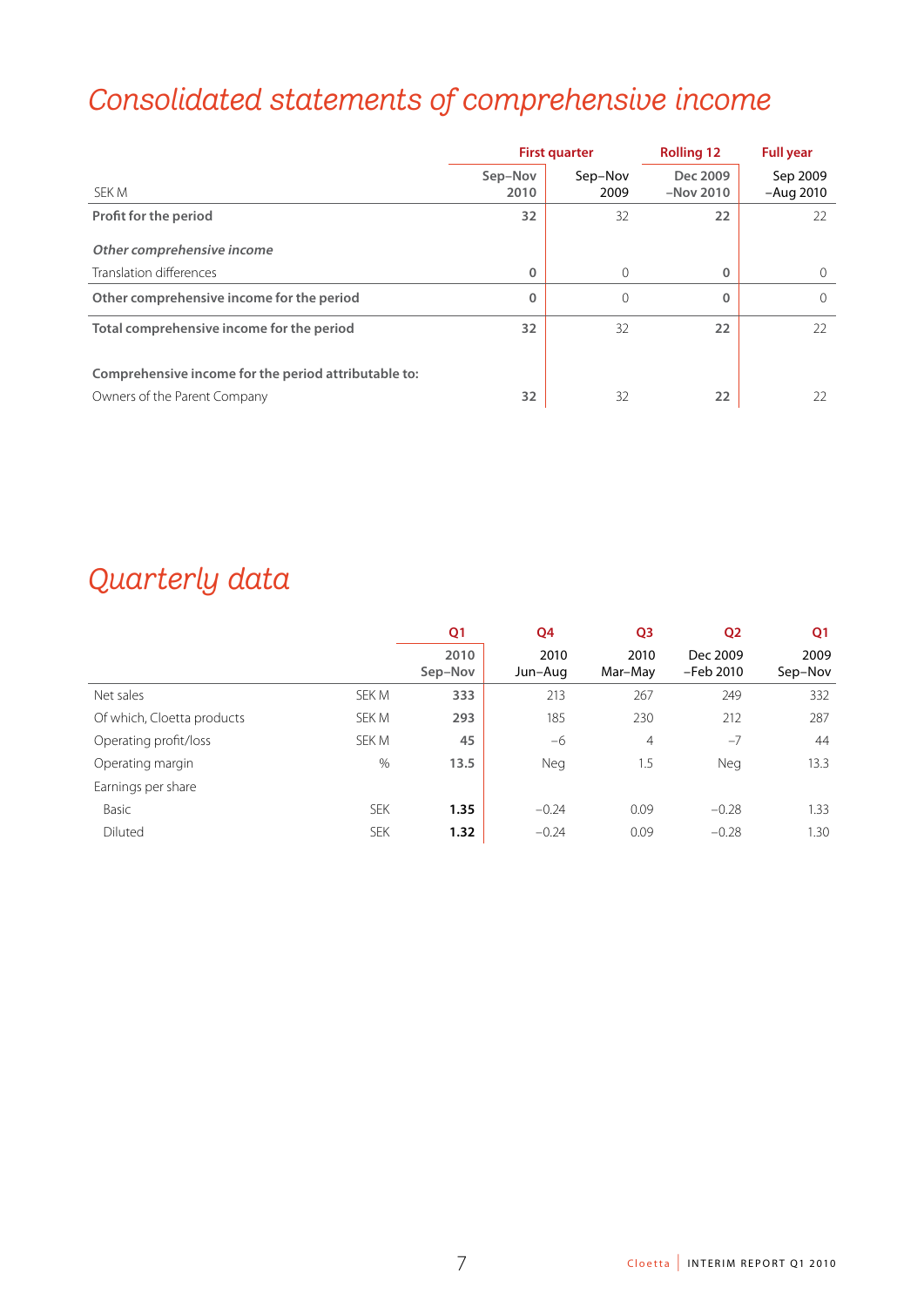# *Summary consolidated balance sheets*

| SEK M                                | 2010<br>30 Nov | 2009<br>30 Nov | 2010<br>31 Aug |
|--------------------------------------|----------------|----------------|----------------|
| <b>ASSETS</b>                        |                |                |                |
| <b>Non-current assets</b>            |                |                |                |
| Intangible assets                    |                |                |                |
| Goodwill                             | 91             | 91             | 91             |
| Other intangible assets              | 53             | 53             | 53             |
| Property, plant and equipment        | 457            | 466            | 460            |
| Financial assets                     | 1              | $\overline{2}$ | $\overline{1}$ |
| <b>Total non-current assets</b>      | 602            | 612            | 605            |
|                                      |                |                |                |
| <b>Current assets</b>                |                |                |                |
| Inventories                          | 138            | 118            | 145            |
| Current receivables                  | 171            | 197            | 121            |
| Short-term investments               | 10             | 21             | 50             |
| Cash and cash equivalents            | 247            | 219            | 195            |
| <b>Total current assets</b>          | 566            | 555            | 511            |
| <b>TOTAL ASSETS</b>                  | 1,168          | 1,167          | 1,116          |
|                                      |                |                |                |
| <b>EQUITY AND LIABILITIES</b>        |                |                |                |
| Equity                               | 765            | 743            | 733            |
|                                      |                |                |                |
| <b>Non-current liabilities</b>       |                |                |                |
| Deferred tax liability               | 104            | 108            | 103            |
| Other provisions                     | 75             | 72             | 74             |
| Convertible debenture loan           | 28             | 27             | 28             |
| <b>Total non-current liabilities</b> | 207            | 207            | 205            |
| <b>Current liabilities</b>           | 196            | 217            | 178            |
| <b>TOTAL EQUITY AND LIABILITIES</b>  | 1,168          | 1,167          | 1,116          |
|                                      |                |                |                |
| Pledged assets                       | 1              | $\overline{2}$ | $\mathbf{1}$   |
| Contingent liabilities               | 2              | $\overline{2}$ | 2              |

# *Consolidated statements of changes in equity*

| SEK M                                     | Sep-Nov<br>2010 | Sep-Nov<br>2009 | Sep 2009<br>-Aug 2010 |
|-------------------------------------------|-----------------|-----------------|-----------------------|
| Equity at beginning of period             | 733             | 711             | 711                   |
| Total comprehensive income for the period | 32              | 32              | 22                    |
| Equity at end of period                   | 765             | 743             | 733                   |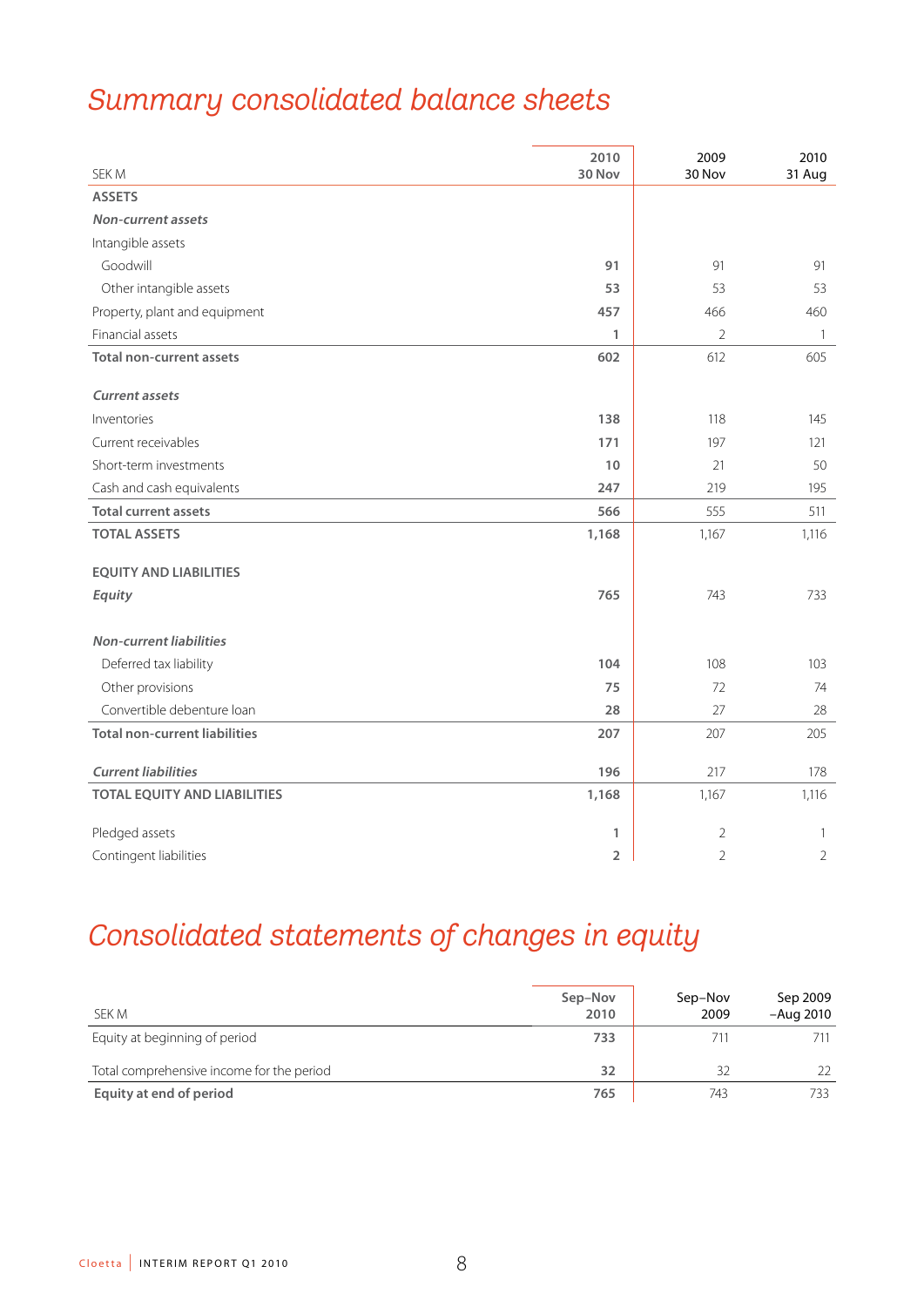# *Summary consolidated cash flow statements*

|                                                                          | <b>First quarter</b>     |                 | <b>Rolling 12</b>       | <b>Full year</b>        |
|--------------------------------------------------------------------------|--------------------------|-----------------|-------------------------|-------------------------|
| SEK M                                                                    | Sep-Nov<br>2010          | Sep-Nov<br>2009 | Dec 2009<br>$-Nov 2010$ | Sep 2009<br>$-Auq$ 2010 |
| Cash flow from operating activities<br>before changes in working capital | 55                       | 46              | 80                      | 71                      |
| Changes in working capital                                               | $-33$                    | $-67$           | $-18$                   | $-52$                   |
| Cash flow from operating activities                                      | 22                       | $-21$           | 62                      | 19                      |
| Net investments in property, plant and equipment                         | $-10$                    | $-16$           | $-45$                   | $-51$                   |
| Other cash flow from investing activities                                | 40                       | $\mathbf{0}$    | 11                      | $-29$                   |
| Cash flow after investing activities                                     | 52                       | $-37$           | 28                      | $-61$                   |
| Cash flow from financing activities                                      | $\overline{\phantom{0}}$ |                 |                         |                         |
| Cash flow for the period                                                 | 52                       | $-37$           | 28                      | $-61$                   |
| Cash and cash equivalents at beginning of period                         | 195                      | 256             | 219                     | 256                     |
| Cash and cash equivalents at end of period                               | 247                      | 219             | 247                     | 195                     |
| Cash, cash equivalents and short-term investments $<$ 3 months           | 247                      | 219             | 247                     | 195                     |
| Short-term investments $>$ 3 months                                      | 10                       | 21              | 10                      | 50                      |
|                                                                          | 257                      | 240             | 257                     | 245                     |

## *Key ratios*

|                                                              |            |                 | <b>First quarter</b> | <b>Full year</b>        |
|--------------------------------------------------------------|------------|-----------------|----------------------|-------------------------|
|                                                              |            | Sep-Nov<br>2010 | Sep-Nov<br>2009      | Sep 2009<br>$-Auq$ 2010 |
| Operating profit                                             | SEK M      | 45              | 44                   | 35                      |
| Operating margin                                             | $\%$       | 13.5            | 13.3                 | 3.3                     |
| Profit before tax                                            | SEK M      | 44              | 44                   | 31                      |
| Earnings per share                                           |            |                 |                      |                         |
| Basic                                                        | <b>SEK</b> | 1.35            | 1.33                 | 0.90                    |
| Diluted                                                      | <b>SEK</b> | 1.32            | 1.30                 | 0.90                    |
| Return on capital employed <sup>1)</sup>                     | $\%$       | 4.3             | 2.6                  | 4.7                     |
| Return on equity after tax <sup>1)</sup>                     | $\%$       | 2.9             | 1.5                  | 3.0                     |
| Cash flow from operating activities                          | SEK M      | 22              | $-21$                | 19                      |
| Cash flow after investments in property, plant and equipment | SEK M      | 12              | $-37$                | $-32$                   |
| Net receivable                                               | SEK M      | 155             | 145                  | 144                     |
| Equity/assets ratio                                          | $\%$       | 65.5            | 63.7                 | 65.7                    |
| Equity per share                                             | <b>SEK</b> | 31.7            | 30.81                | 30.38                   |
| Average number of employees                                  |            | 447             | 457                  | 452                     |
| Number of shares at end of period <sup>2)</sup>              |            | 24,119,196      | 24,119,196           | 24,119,196              |

1) Refers to rolling 12-month period.

2) Which also corresponds to the average number of shares during the period.

For definitions of key ratios, see page 101 of the 2010 annual report.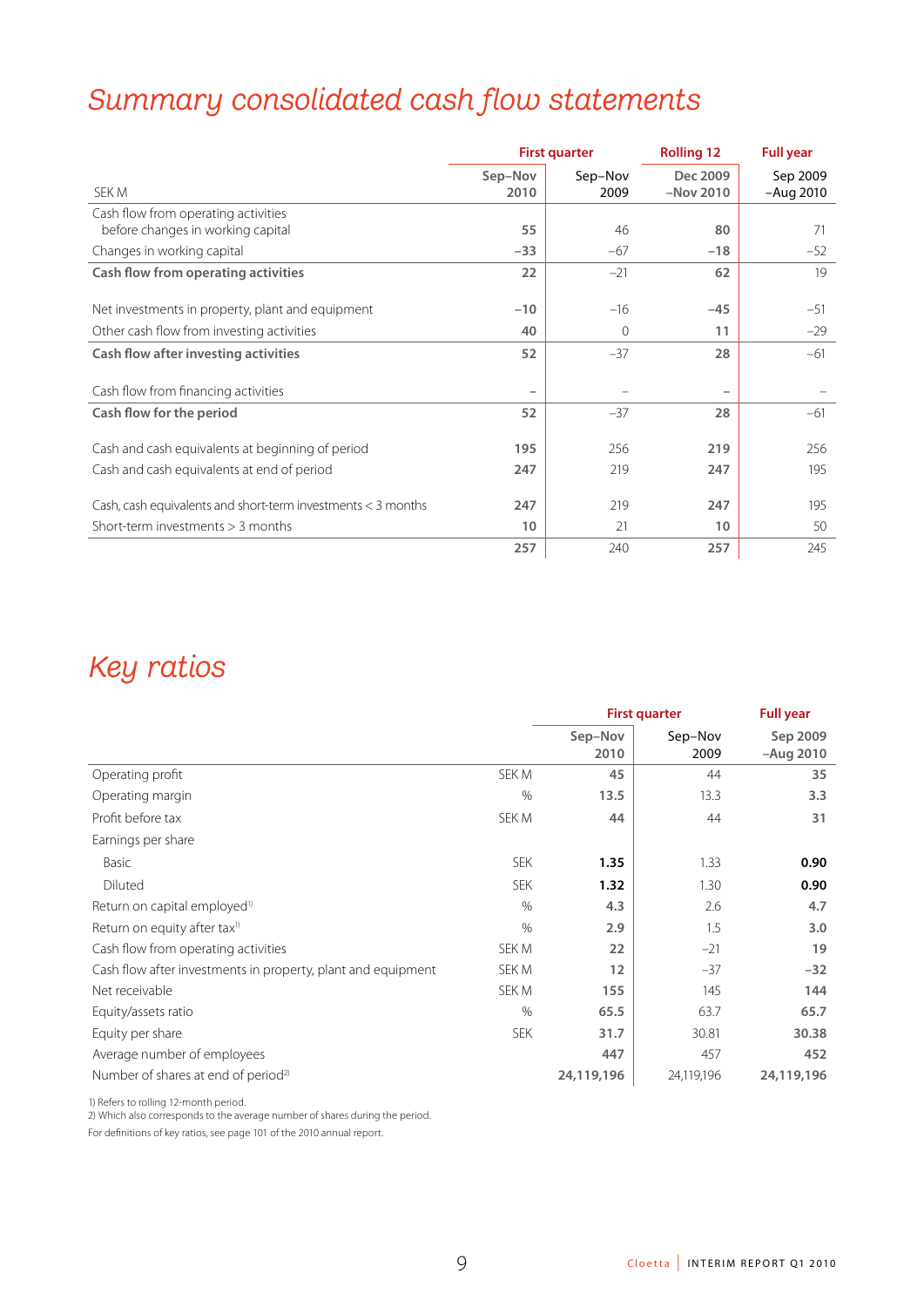# *Summary parent company profit and loss accounts*

|                                                 |                 | <b>First quarter</b> |                       |  |
|-------------------------------------------------|-----------------|----------------------|-----------------------|--|
| SEK M                                           | Sep-Nov<br>2010 | Sep-Nov<br>2009      | Sep 2009<br>-Aug 2010 |  |
| Net sales                                       | 6               | 9                    | 35                    |  |
| Costs for property management and sold services | 0               | $\mathbf{0}$         | $-1$                  |  |
| <b>Gross profit</b>                             | 6               | 9                    | 34                    |  |
| Administrative expenses                         | $-6$            | $-10$                | $-31$                 |  |
| Other operating income and expenses             | 0               | 0                    | $\mathbf{0}$          |  |
| <b>Operating profit/loss</b>                    | $\Omega$        | $-1$                 | 3                     |  |
| Other financial income and expenses             | $\mathbf 0$     | $-1$                 | $-2$                  |  |
| Profit/loss before tax                          | $\Omega$        | $-2$                 |                       |  |
| Appropriations                                  |                 |                      | $-1$                  |  |
| Income tax expense                              | $\mathbf 0$     | $\mathbf{0}$         | $\mathbf{0}$          |  |
| Profit/loss for the period                      | $\mathbf{0}$    | $-2$                 | $\Omega$              |  |

# *Summary parent company balance sheets*

| SEK M                                | 2010<br>30 Nov | 2009<br>30 Nov | 2010<br>31 Aug    |
|--------------------------------------|----------------|----------------|-------------------|
| <b>ASSETS</b>                        |                |                |                   |
| Non-current assets                   |                |                |                   |
| Property, plant and equipment        | 4              | $\overline{4}$ | $\overline{4}$    |
| Financial assets                     | 540            | 539            | 540               |
| <b>Total non-current assets</b>      | 544            | 543            | 544               |
| <b>Current assets</b>                | 99             | 95             | 101               |
| <b>TOTAL ASSETS</b>                  | 643            | 638            | 645               |
| <b>EQUITY AND LIABILITIES</b>        |                |                |                   |
| Equity                               |                |                |                   |
| Restricted equity                    | 121            | 121            | 121               |
| Non-restricted equity                | 481            | 479            | 481               |
| <b>Total equity</b>                  | 602            | 600            | 602               |
| <b>Untaxed reserves</b>              | $\overline{2}$ | 1              | $\overline{2}$    |
| <b>Non-current liabilities</b>       |                |                |                   |
| Other provisions                     | 1              | $\overline{0}$ | $\mathbf{1}$      |
| Convertible debenture loan           | 28             | 27             | 28                |
| <b>Total non-current liabilities</b> | 29             | 27             | 29                |
| <b>Current liabilities</b>           | 10             | 10             | $12 \overline{ }$ |
| <b>TOTAL EQUITY AND LIABILITIES</b>  | 643            | 638            | 645               |
| Pledged assets                       | <b>None</b>    | None           | None              |
| Contingent liabilities               | 76             | 72             | 75                |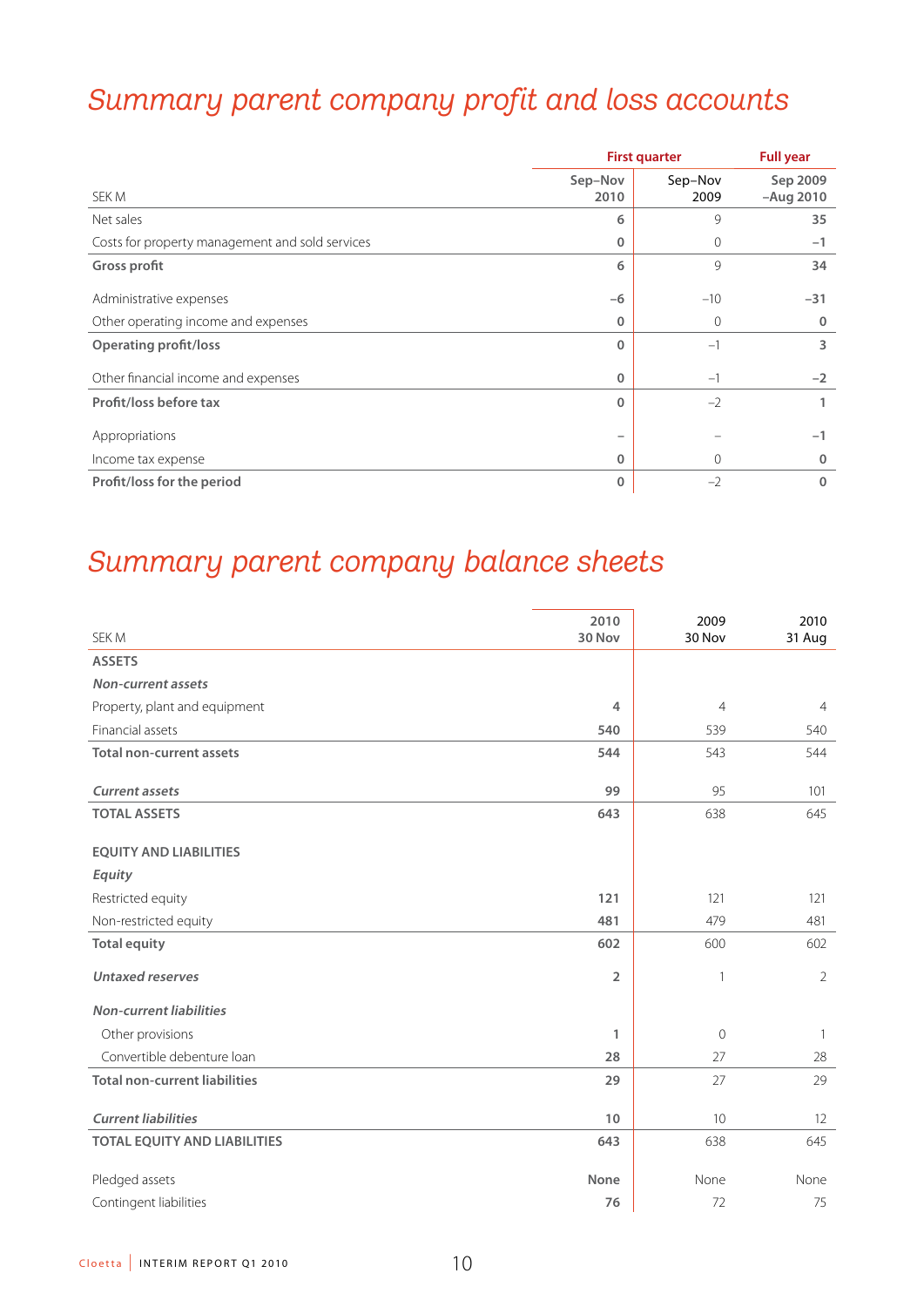### **Operating and financial risks in the Group and the Parent Company**

Through its operations, the Cloetta Group is exposed to both operating and financial risks. The operating risks and handled by the operating units and the financial risks by the central finance function.

The Group's manufacturing costs account for approximately 65% of total costs. Of total manufacturing costs, raw materials and packaging make up approximately 60%. The most significant raw materials in terms of value are cocoa, sugar and milk products. The prices of our most important raw materials, such as cocoa, remain high. Due to the use of forward contracts, the impact of price changes on earnings is somewhat delayed. Price development for raw materials is monitored and analysed continuously.

The Group's financial risks consist primarily of currency risk, interest rate risk and credit risk. Cash and cash equivalents and short-term investments at 30 November 2010 amounted to SEK 257 million. The Group's investment strategies are based on the guidelines set out in the Board's finance policy. With regard to the Group's currency hedging, 71% of the forecasted net flows at 30 November 2010 were hedged for a period of 9 months forward, which is in line with the Group's finance policy. Due to the use of forward exchange contracts, exchange rate fluctuations affect profit at a certain delay.

Because the Parent Company's operations consist mainly of group-wide management and administration, its risks are limited to interest rate risk and liquidity risk. However, these risks are minor in view of the company's low interest expenses and good liquidity. For further information about risk management, see the annual report for 2010 at www.cloetta.se.

### **Accounting policies and other disclosures**

The consolidated financial statements are presented in accordance with the International Financial Reporting Standards (IFRS) established by the International Accounting Standards Board (IASB) and the interpretations issued by the IFRS Interpretations Committee (IFRIC) which have been endorsed by the European Commission for application in the EU. The applied standards and interpretations are those that were in force and had been endorsed by the EU at 1 September 2010. Furthermore, the Swedish Financial Reporting Board's recommendation RFR 1.3, Supplementary Accounting Rules for Groups, has been applied.

The consolidated interim report is presented in accordance with IAS 34 Interim Financial Reporting and in compliance with the relevant provisions in the Swedish Companies Act and the Swedish Securities Market Act. The same accounting and valuation methods have been applied as in the most recent annual report. The interim report for the Parent Company has been prepared in accordance with the Swedish Companies Act and the Swedish Securities Market Act, which are consistent with the provisions in recommendation RFR 2.3, Accounting for Legal Entities. The same accounting and valuation methods have been applied as in the most recent annual report.

For detailed information about the accounting policies, see Cloetta's annual report for 2010 at www.cloetta.se.

### **Critical accounting estimates and assumptions**

The preparation of financial statements in conformity with IFRS requires the management to make judgements, estimates and assumptions that affect the application of the accounting policies and the reported amounts of assets, liabilities, income and expenses. Actual outcomes may differ from these estimates and assumptions.

The estimates and assumptions are evaluated on a regular basis. Changes in estimates are reported in the period of the change, if the change affects that period only; or in the period of the change and future periods, if the change affects both.



Kexchoklad blueberry – a newcomer that will be launched in preparation for the 2011 ski season.

For information about risk management, see pages 62 and 95 of Cloetta's annual report for 2010 at www.cloetta.se

For detailed accounting policies, see page 77 of Cloetta's annual report for 2010 at www.cloetta.se



Cloetta's 2010 annual report and sustainability report according to GRI was published on 26 November 2010 and can be downloaded or ordered from www.cloetta.se.